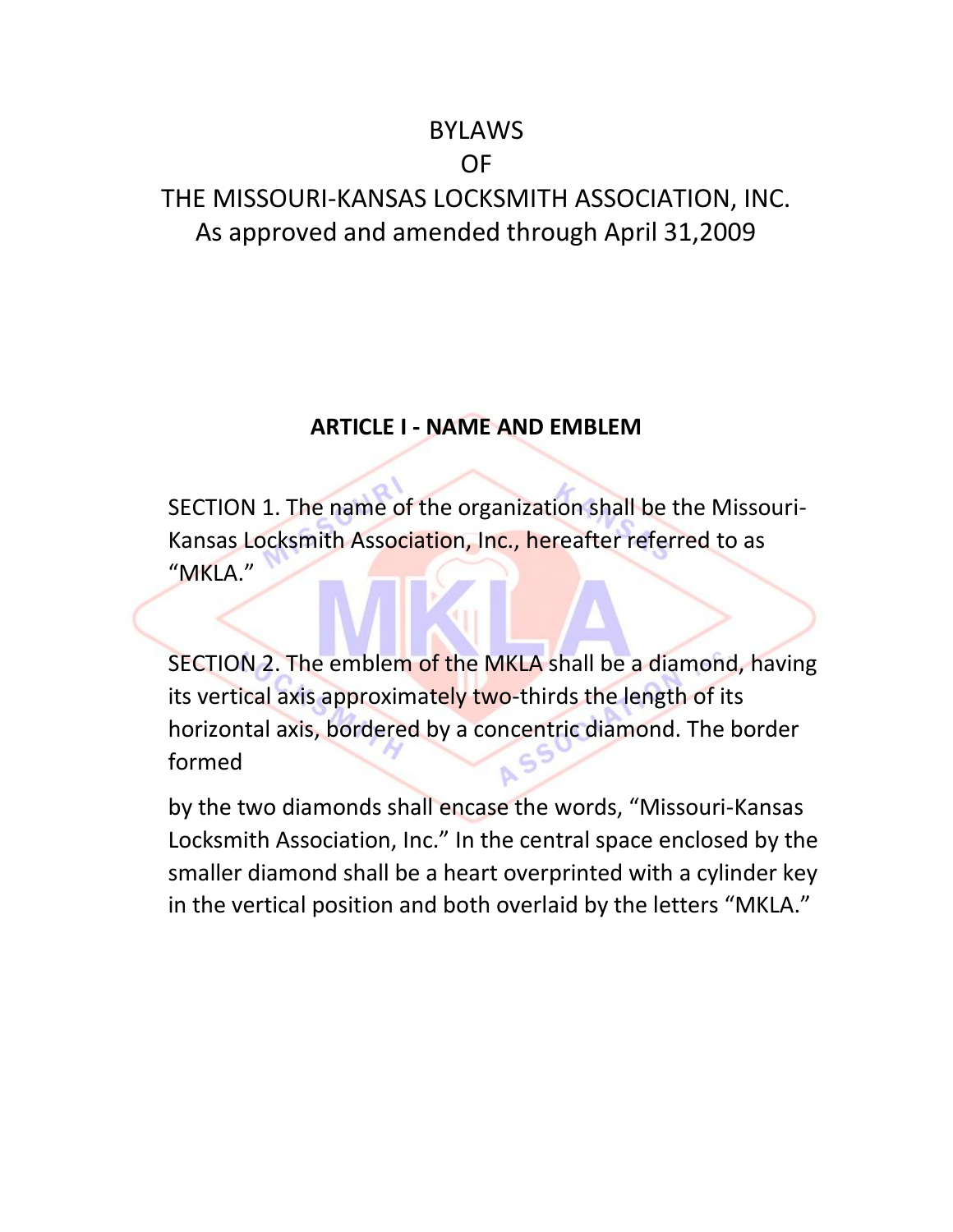# **ARTICLE II - OBJECTS AND CODE OF ETHICS**

SECTION 1. MKLA is an association of locksmiths whose purpose and object is to encourage, promote, aid in, and effect the voluntary interchange among the membership of data, information, experience, ideas, knowledge, methods, and techniques relating to the field of locksmithing.

SECTION 2. All members pledge to conduct themselves in a dignified manner, to avoid using any improper or questionable methods of soliciting professional work, and to decline patronage.

Members further pledge to promote public welfare, always ready to apply their special knowledge, skill and training for the use and betterment of the craft. Members further pledge never to

purposefully reduce the security of an item of security hardware or violate the integrity of a locking or security system. Members further pledge to maintain the highest possible level of education

regarding the proper service of the locking and security systems they service and install, as well as the laws and ordinances affecting their work.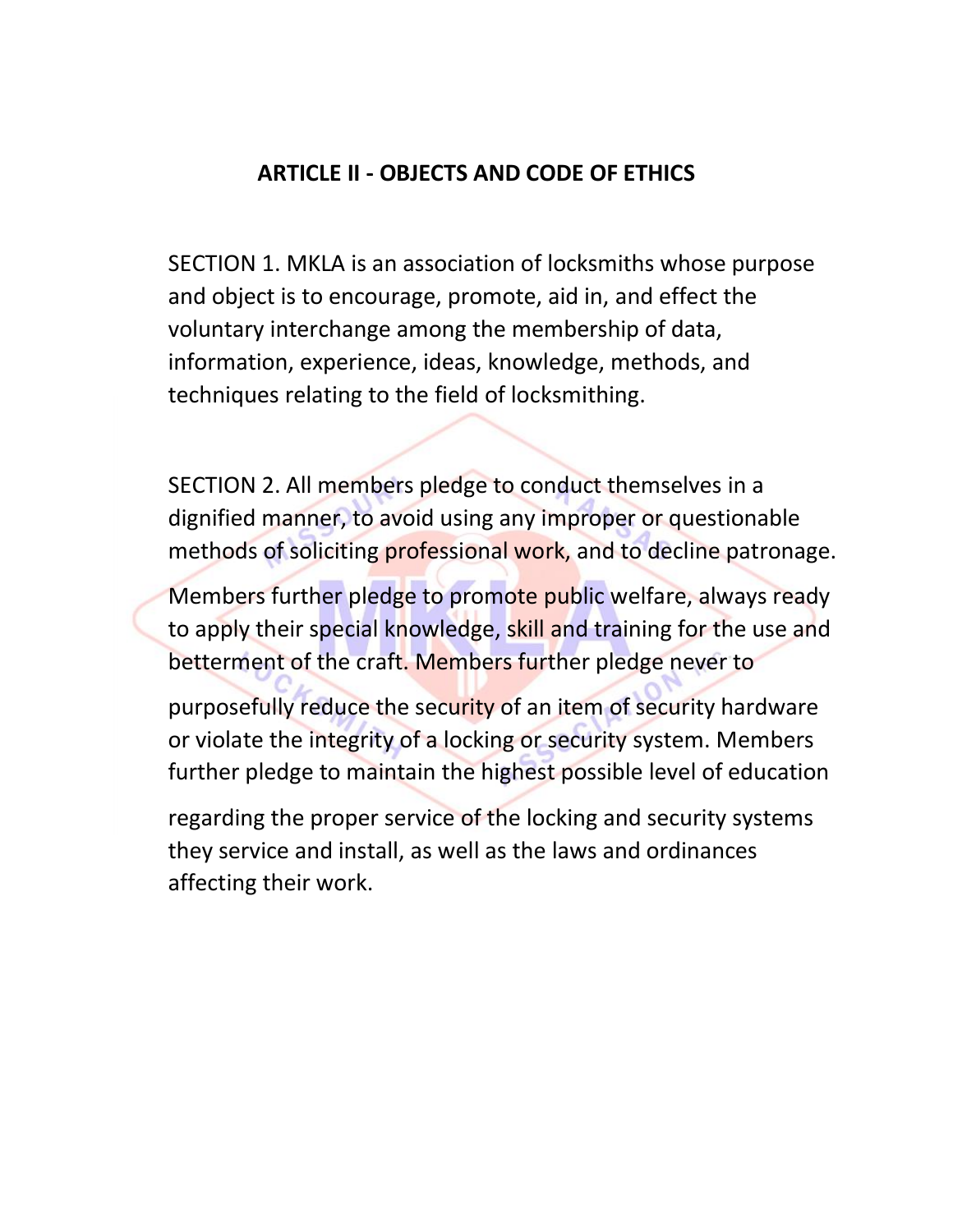### **ARTICLE III - MEMBERSHIP**

SECTION 1. Qualifications. Any individual who is actively engaged in servicing or installing locks or safes or is a student of a recognized resident or correspondence school or is participating in a supervised apprenticeship program is eligible for membership in MKLA provided he/she can meet the requirement set forth in the current "Application for Membership," submits a properly prepared "Application for Membership," and is approved by a two-thirds vote of the Active members present at a regular membership meeting when that application is presented to the membership. In the event an Application for membership is denied, the application cannot be resubmitted for a period of twelve months, at which time the process for consideration of the application will be once again repeated as described herein.

SECTION 2. Classifications. The membership of MKLA shall consist<br>of the following classifications:<br>A. Active of the following classifications:

A. Active.

Active members shall be those individuals that are engaged in installing and servicing security hardware. Active members shall be accorded all rights, privileges, and obligations of MKLA membership.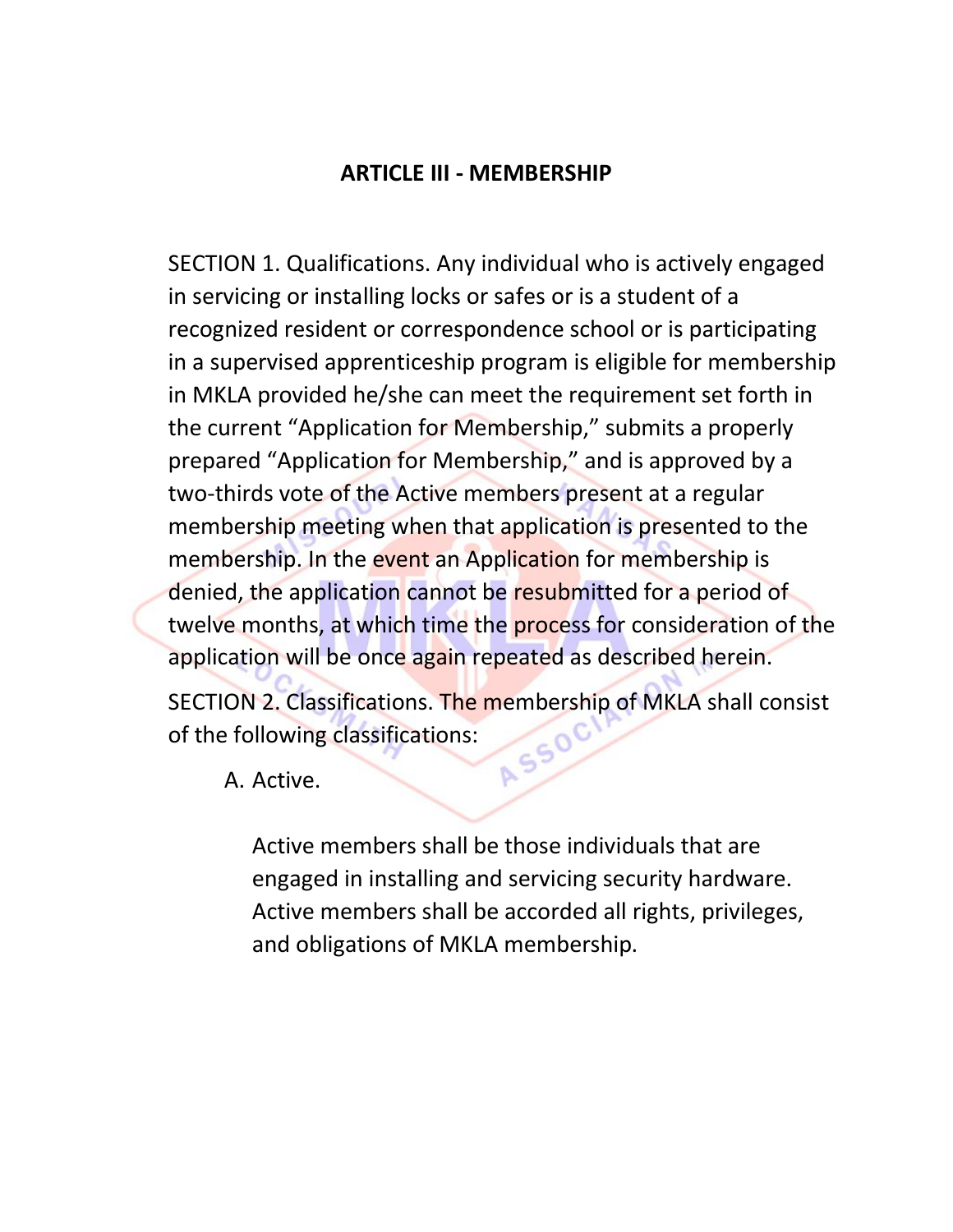B. Associate.

Associate membership is available to those manufacturing and/or companies engaged in supplying material, equipment, or services to the locksmith, security, and/or safe industry or profession.

C. Life.

Life membership may be awarded to any MKLA member who is no longer actively engaged in the trade and who has made significant contributions to MKLA and the craft. Life membership shall be awarded upon recommendation of the Executive Board and a two-thirds vote of the membership at a regular meeting.

# SECTION<sub>3.</sub>

**ON INC.** Applications for membership shall be submitted according to the directions contained on the latest edition of the application. After the Sergeant At Arms has verified that the application is complete, it will be presented to the Executive board. At the next regularly scheduled monthly meeting the Sergeant At Arms will escort the applicant from the meeting place so that the application can be discussed and a vote taken. The application shall then be presented to the membership, along with the Executive Board's recommendations, for approval or rejection by the membership.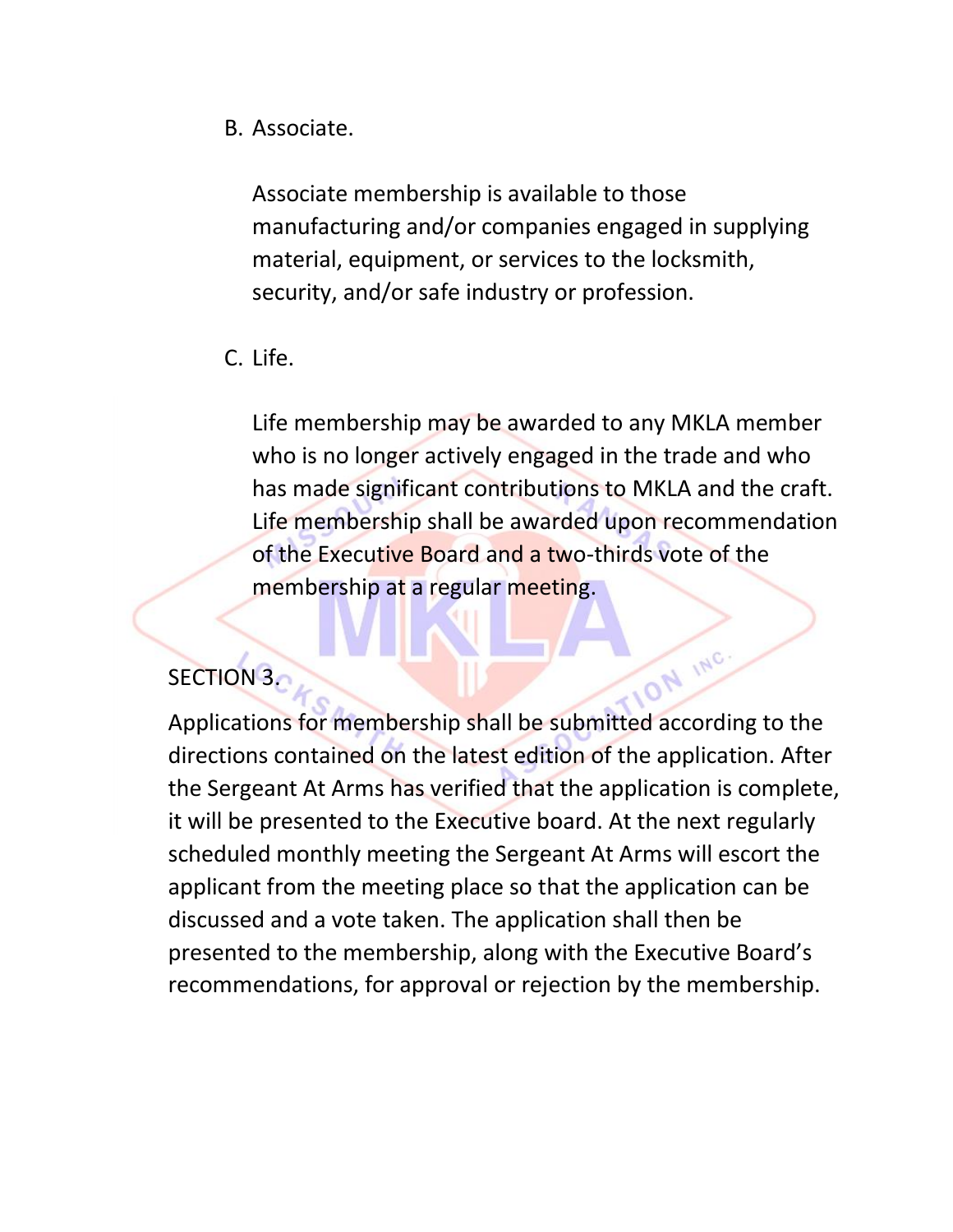# SECTION 4.

Membership in MKLA is an individual matter and does not apply to an entire company, except as indicated in Article III, Section 5, and cannot be transferred or assigned.

# SECTION 5.

Associate membership applies to the entire company or organization. Use of the MKLA emblem/logo and/or name must be accompanied by the words "Associate Member" and when

used in advertising material, they must be directed primarily at the locksmith industry rather than the general public. A member may use the MKLA Logo to promote his/her individual business. If a member is employed by a company, the membership does NOT allow the company to use the MKLA Logo for advertising. If a business wishes to use the MKLA Logo in it's advertising, one or more of the principal officers or owners must be a current<br>member of MKLA, more of MKLA.

### SECTION 6. - Membership Roster

The membership roster of MKLA shall not be distributed, loaned, or sold to other than MKLA members, the Associated Locksmiths of America, Inc. (ALOA), or surrounding locksmith

associations.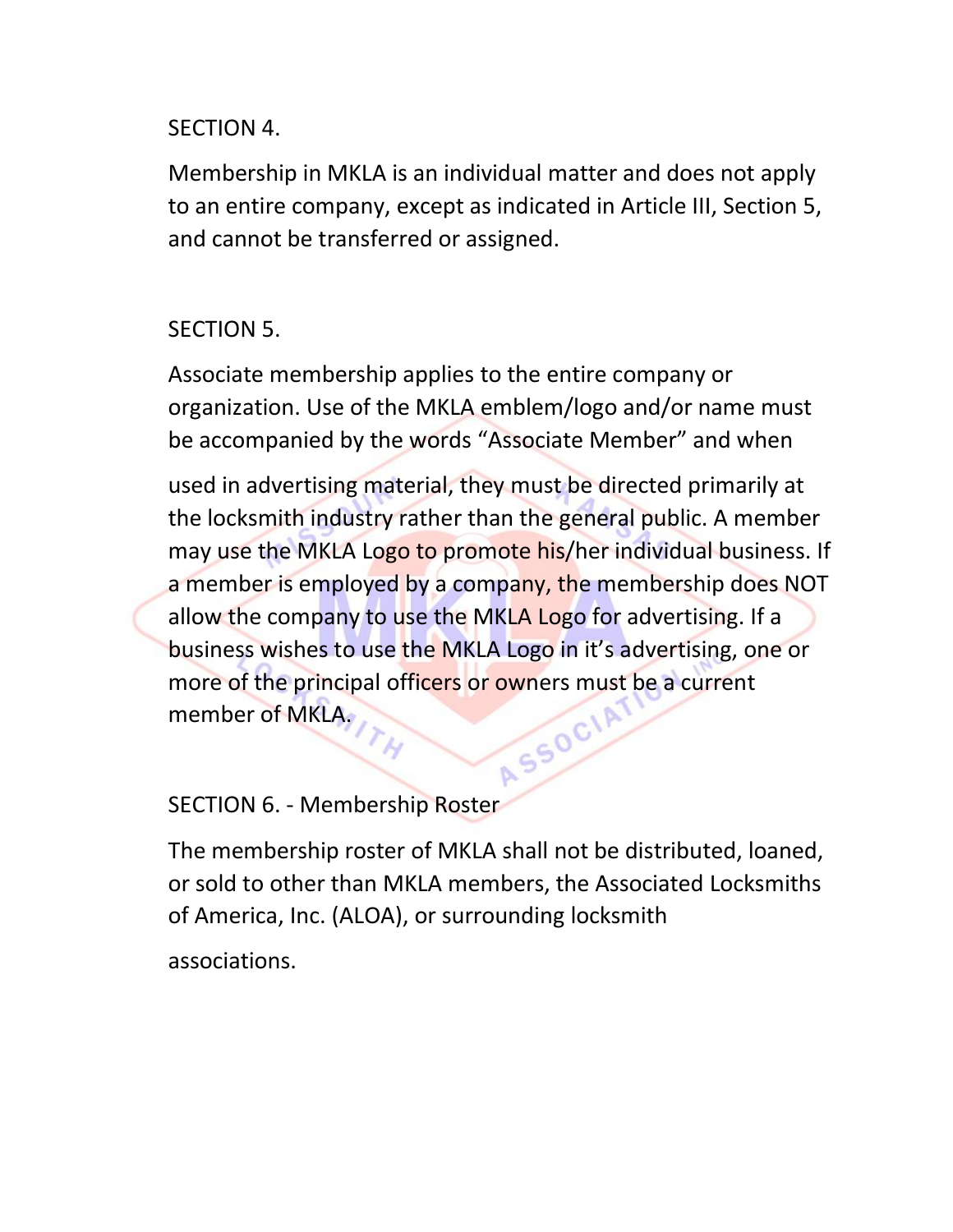SECTION 7. - Delinquency, reinstatement, and removal.

A. Any member in arrears over sixty days in dues payments shall be considered delinquent and dropped from the rolls.

B. Delinquent members may be reinstated by full payment of the arrears amount within one year from the due date.

C. Removal. Any member of MKLA may be removed from MKLA by a two-thirds vote of the Active and life members present at a regular meeting after a grievance has been filed against that member, and the Grievance Committee has given a report of its findings and recommendations in the matter as outlined in Article VI, Section 2. The recommendation of the Grievance Committee is not

binding and may be rejected or accepted by the members. In the event of a vote for removal, no refund of prepaid or unused dues and/or fees shall be made.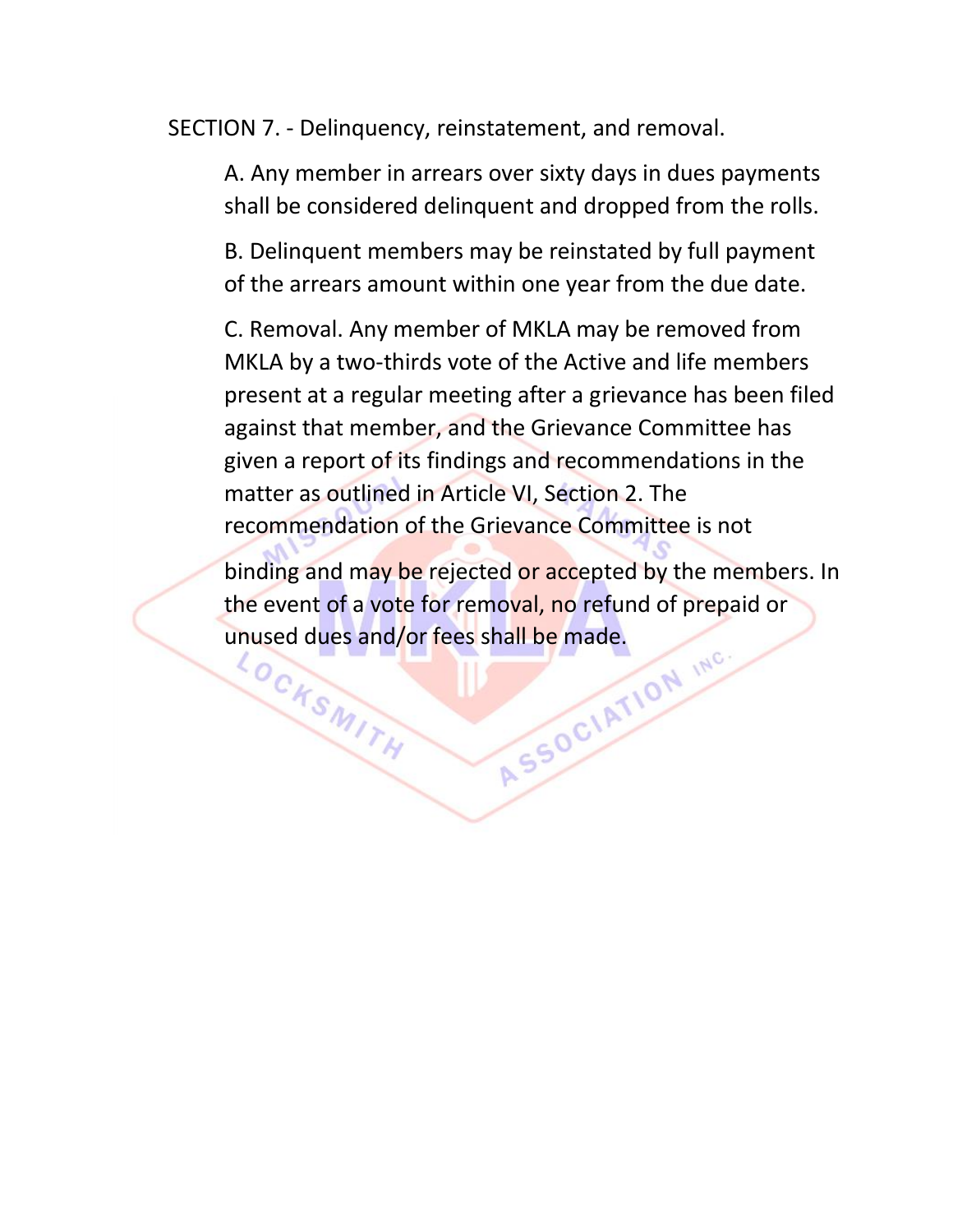# **ARTICLE IV - OFFICERS, TRUSTEES, AND THE EXECUTIVE BOARD**

# SECTION 1. OFFICERS

The officers of MKLA shall consist of a President, a Vice President, a Secretary, a Treasurer, a Sergeant at Arms and a Website Administrator, all of whom shall be selected as set forth in

Article V, except for the Website Administrator, who shall be appointed<br>by the President. by the President.

### SECTION 2. TERM

The elected officers of MKLA shall serve a term of one year. A maximum<br>of four consecutive years may be served in any office.<br>SECTION 3. TRUSTEES of four consecutive years may be served in any office.

# SECTION 3. TRUSTEES

The immediate past President of MKLA and two Active members shall comprise the Trustees.

#### SECTION 4. Executive Board

The elected or appointed officers and Trustees shall comprise the Executive Board, hereafter referred to as the "Board."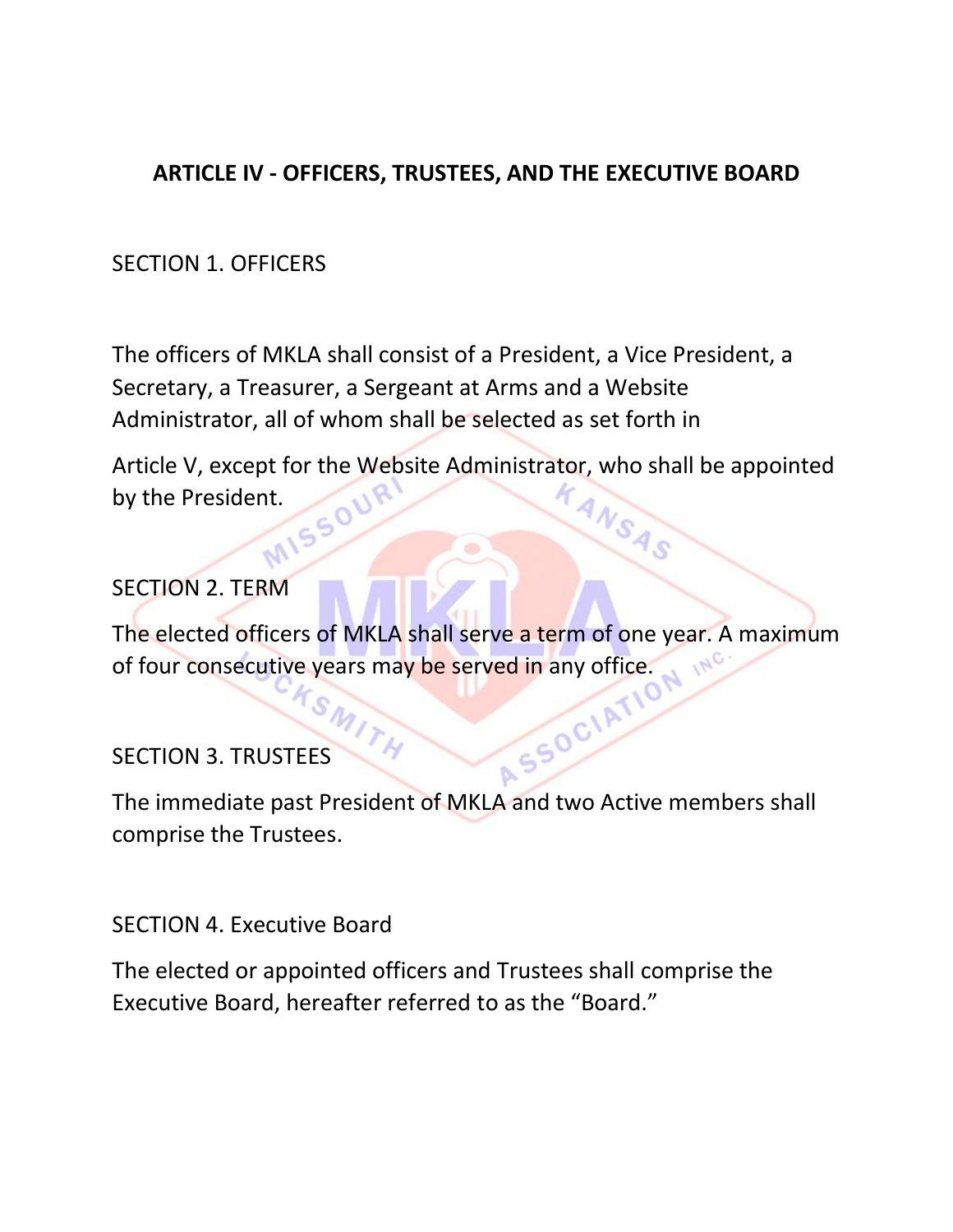SECTION 5. Duties.

A. The President shall preside over all regular, special, and board meetings. He/she shall perform all other duties incident to the office and guide MKLA so as to increase its usefulness to the members.

B. The Vice President shall be responsible for arranging the program at each regular meeting and shall assist the President as requested. He/She shall assume the duties of the President in<br>his ther absence. his/her absence.

C. The Secretary shall be responsible for recording the minutes of all regular, special and Board meetings. He/she shall also maintain all correspondence for MKLA as directed by the

President to include sending annual dues notices in September of each year and maintaining and supplying the Website Administrator, a current membership roll.

D. The Treasurer shall be responsible for the collection of all monies due MKLA, disbursement of all approved funds, maintenance of financial records, monthly financial report to the

members, and assist in the preparation of the Annual Report. The Treasurer will make available a change fund for the purpose of selling MKLA Logo items at our regularly scheduled meetings to our attending members.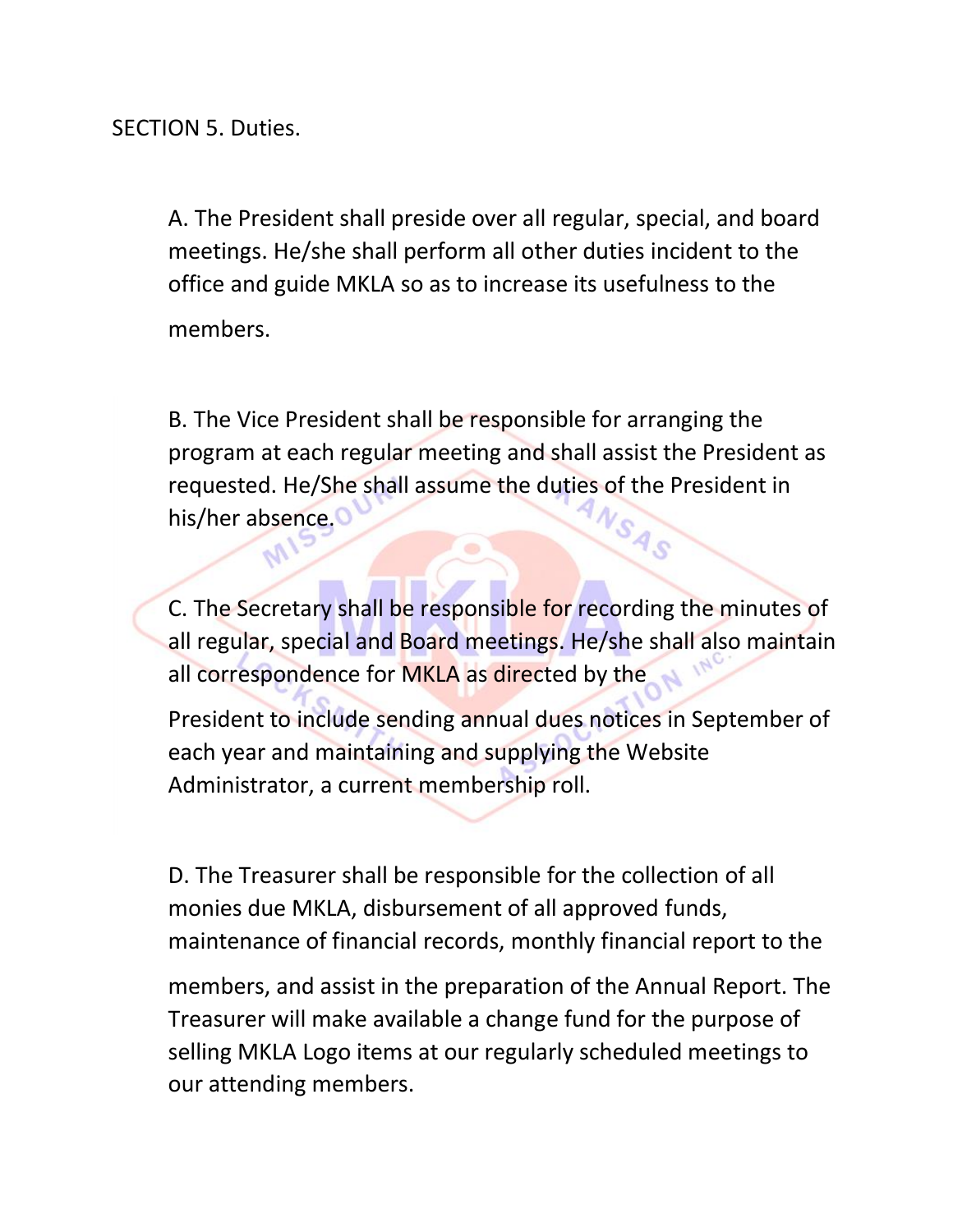The treasurer will be responsible for the accounting of said funds. Disbursement of all funds shall require the signature of two elected officers. The Treasurer shall also assist the Secretary in the maintenance of the membership roll by providing timely notice of the receipt of dues.

E. The Sergeant At Arms shall maintain a current inventory of MKLA property to include MKLA logo imprinted items. He/She will be responsible to make these items available for sale at every regularly scheduled meeting of MKLA. He/she shall also otherwise assist the President as needed and as outlined in Article III,

F. The Trustees shall advise and assist the MKLA officers, drawing on their experience.

SECTION 6. Vacancies.

 $50$ 

 $\frac{N_{N}}{N_{H}}$ <br>Any officer absent three consecutive meetings without notifying a Board member, shall be considered to have vacated that position. The President may, with a two-thirds vote

of the Board, appoint a replacement to fill the unexpired term.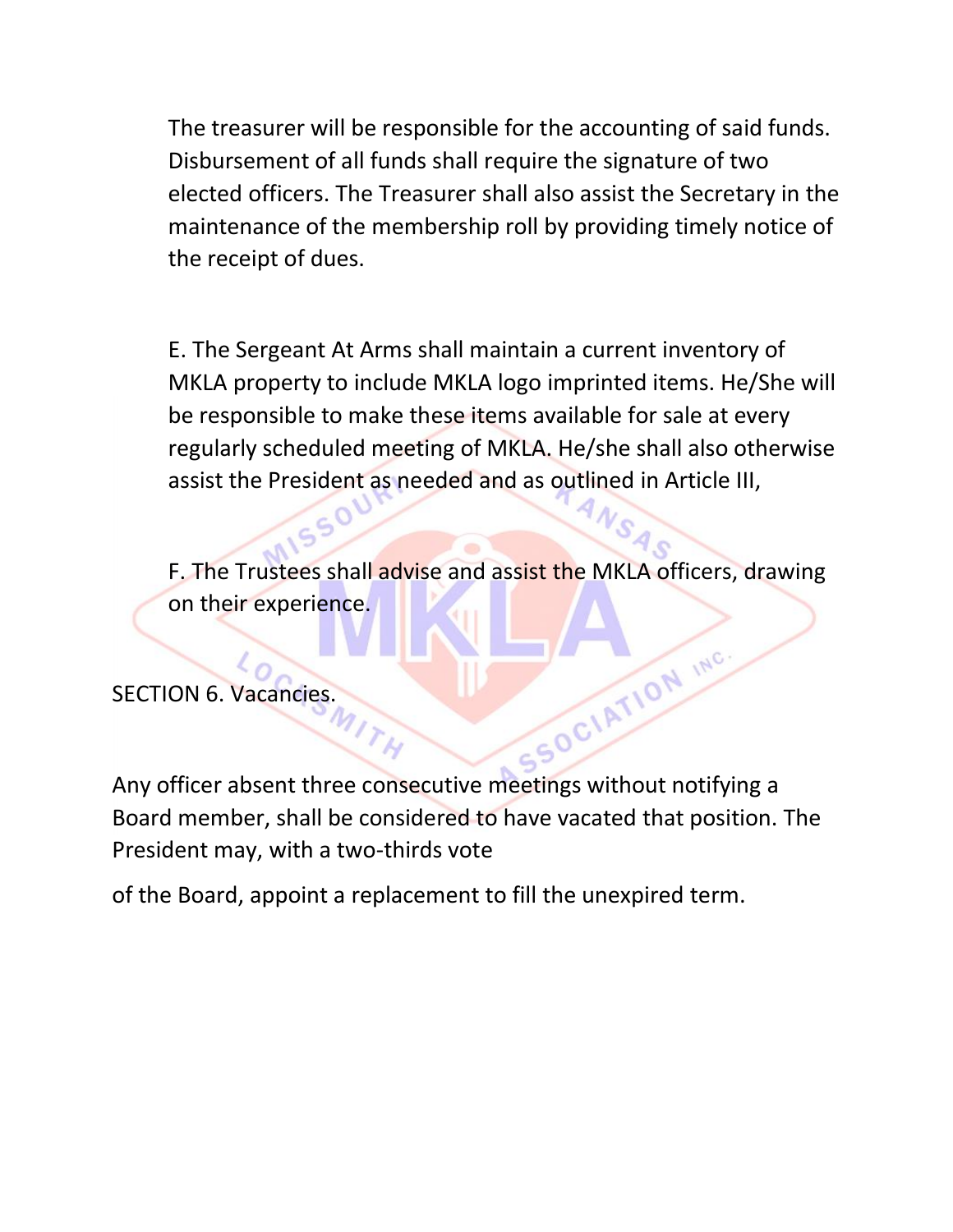# **ARTICLE V - NOMINATIONS AND ELECTIONS**

SECTION 1. Nominating Committee. The President shall appoint a Nominating Committee at the July meeting prior to a scheduled election. It shall consist of the Vice President, who shall serve as

MIS

chairperson, and three or five Active members. The committee shall nominate one person to each elected position and report their nominations to the Officers and Members, at the August meeting. After the report of the Nominating Committee, nominations for each position<br>shall be opened to the members. shall be opened to the members.

 $\bullet$ 

SECTION 2. Election. The chairman of the Nominating Committee shall furnish to the Website Administrator a list of all nominees for each elected position in ample time to be Published in the Members Area on the web site no later than September 1st. The Secretary shall be responsible for printing a sufficient number of ballots listing the Nominees for each position along with adequate space for one write-in nominee for each position.

The election of officers shall be at the regular September business meeting. The Sergeant at Arms will distribute a ballot to each member eligible to vote. Ballots will be collected and the President shall direct the counting of the ballots with the tally being announced during the meeting. In the event of a tie vote, the outcome shall be decided by a coin toss conducted by the President.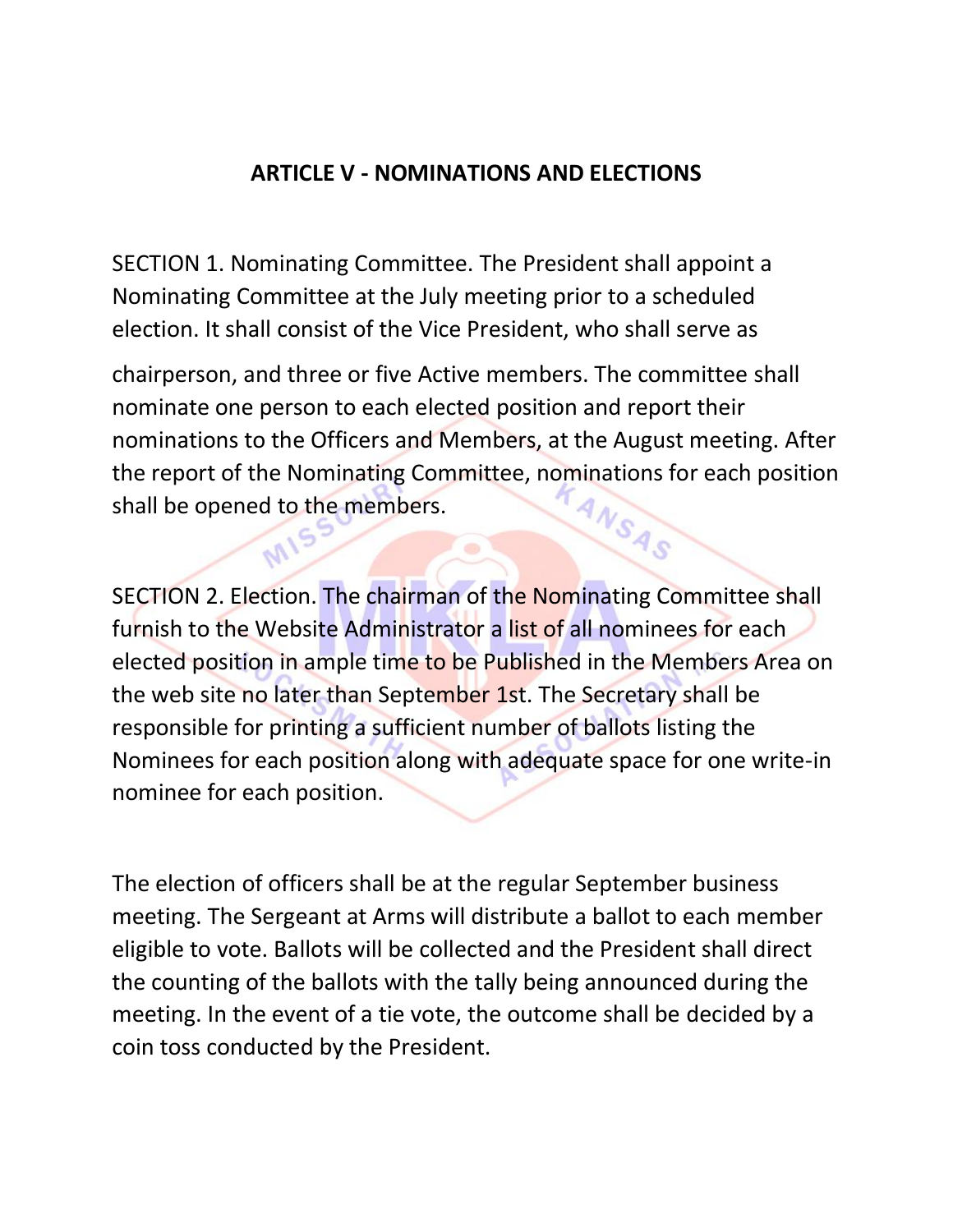SECTION 3. Installation. The duly elected officers and new Trustees shall be installed in October at a special function or at the regular meeting.

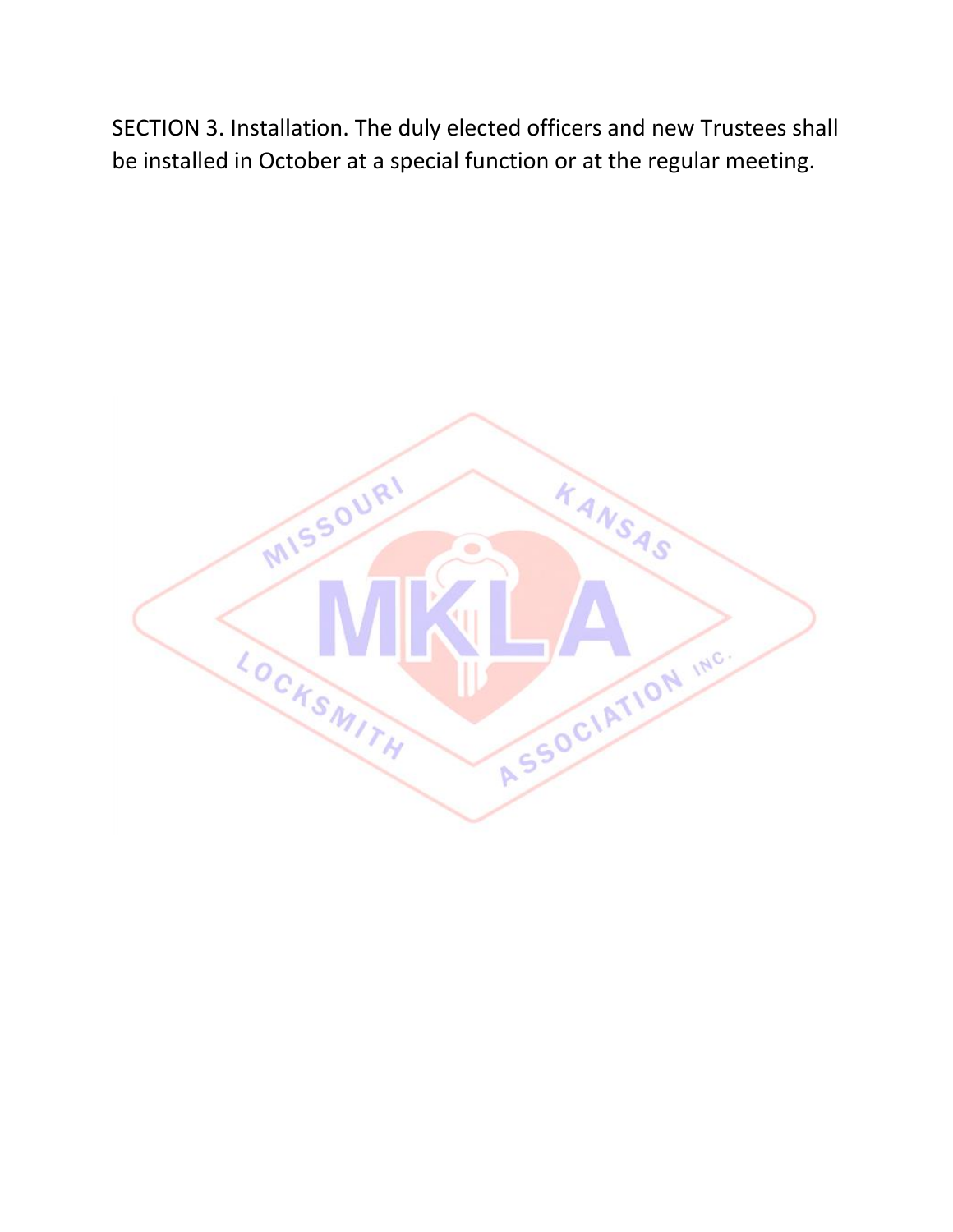# **ARTICLE VI - COMMITTEES**

SECTION 1. In addition to those listed elsewhere in this article, the President shall appoint any and all necessary committees for the good of MKLA.

SECTION 2. Grievance Committee. Any member having a grievance against any other member shall make that grievance known to any member of the Board. That Board member shall make the

substance of the grievance known to the President at the next meeting of the Board. The President at that time shall appoint a Grievance Committee of three to five Active members who have no

personal interest in the party or parties involved to investigate the matter. The chairperson of the Grievance Committee shall report the findings and recommendations of the committee at the next

regular meeting, where the membership may choose to act in favor of the committee's recommendation, another course of action, or not to act. In any case, the report of the Grievance

Committee to the members shall dissolve the committee with regard to that grievance.

In the event the committee is not ready to make a recommendation at the next regular meeting, the chairperson shall inform the Board of the substance of the investigation and reason for delaying the committee's report.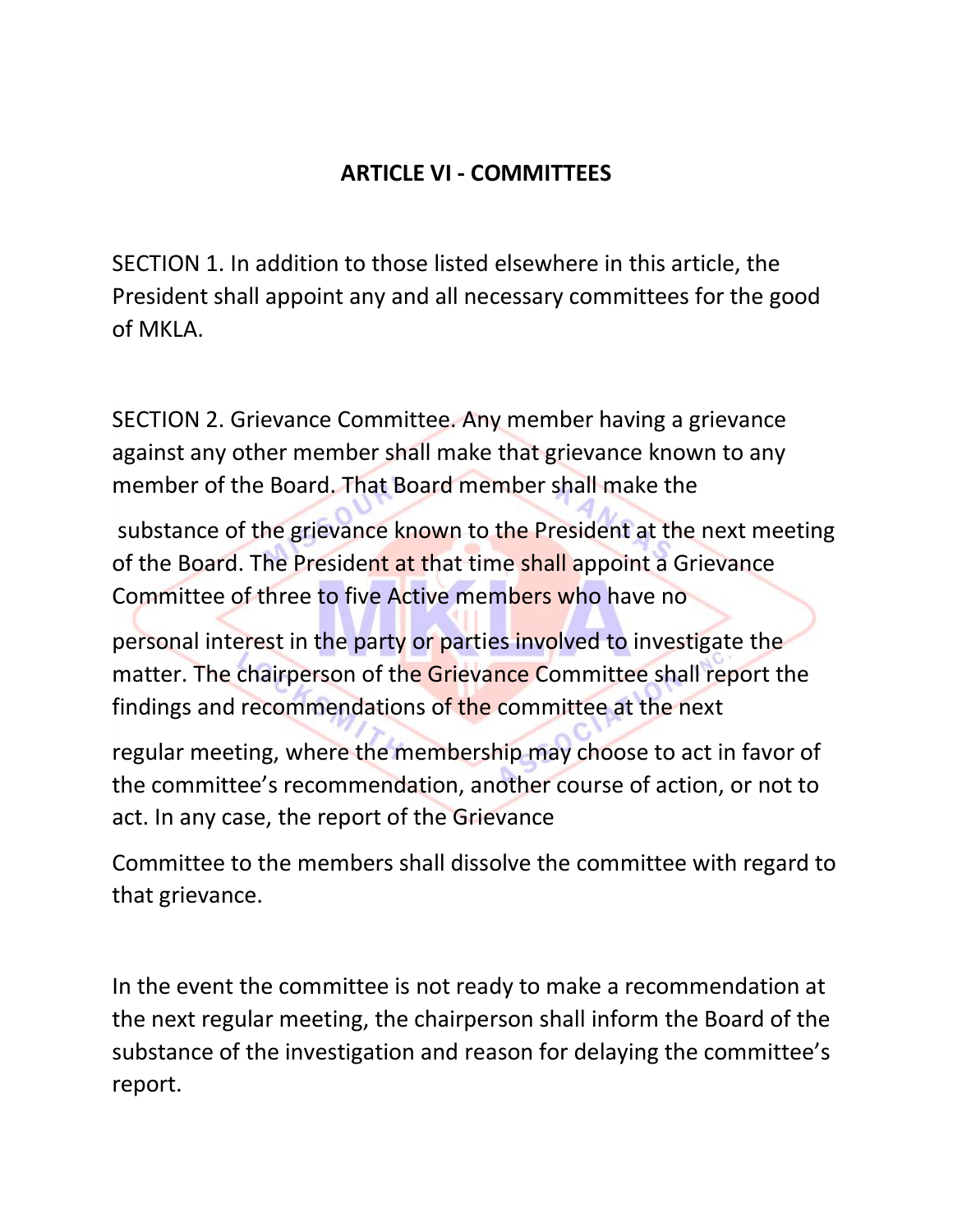In the event the member making the original grievance feels the matter has been corrected to his/her satisfaction or otherwise wishes to withdraw the grievance, he/she shall so inform the President before

the committee's report is to be given. In the event the grievance involves the President, the Vice President shall act in place of the President in all matters involving the grievance.

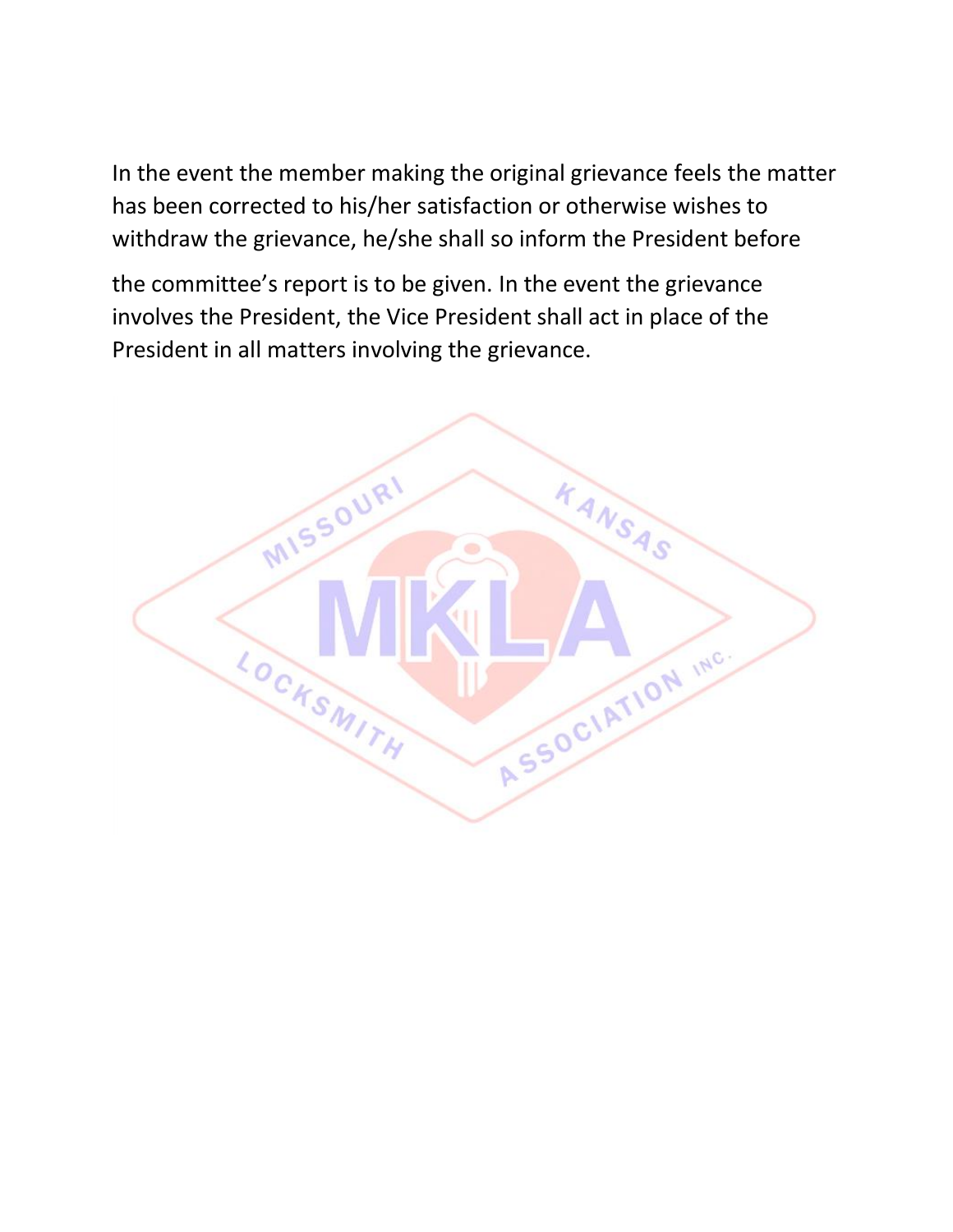# **ARTICLE VII - MEETINGS**

SECTION 1. A regular meeting shall take place each month on the second Tuesday of the month 7:00 p.m. local time, except as noted in Article VII, SECTION 2 Regularly Scheduled Monthly meetings are for MKLA Members Only. Members may invite guests to attend with them. All guests must be accompanied and

attended by a current member. Anyone who is not a current member of MKLA and is present at a regularly scheduled or special meeting of the MKLA Association may be required to leave if they are not invited as a guest of a current member.

SECTION 2. Special seminars, meetings, banquets or other functions may be held in addition to the regular meeting at dates and times other than set forth in Section 1, above. Notice of these events

shall be provided on a timely basis in the MKLA Website

### SECTION 3. Special Meeting

A minimum of ten Active members may request the President to call a special meeting to consider a specific issue. The Secretary shall mail or E-Mail a notice of this meeting to all members not less

than ten days prior to its call.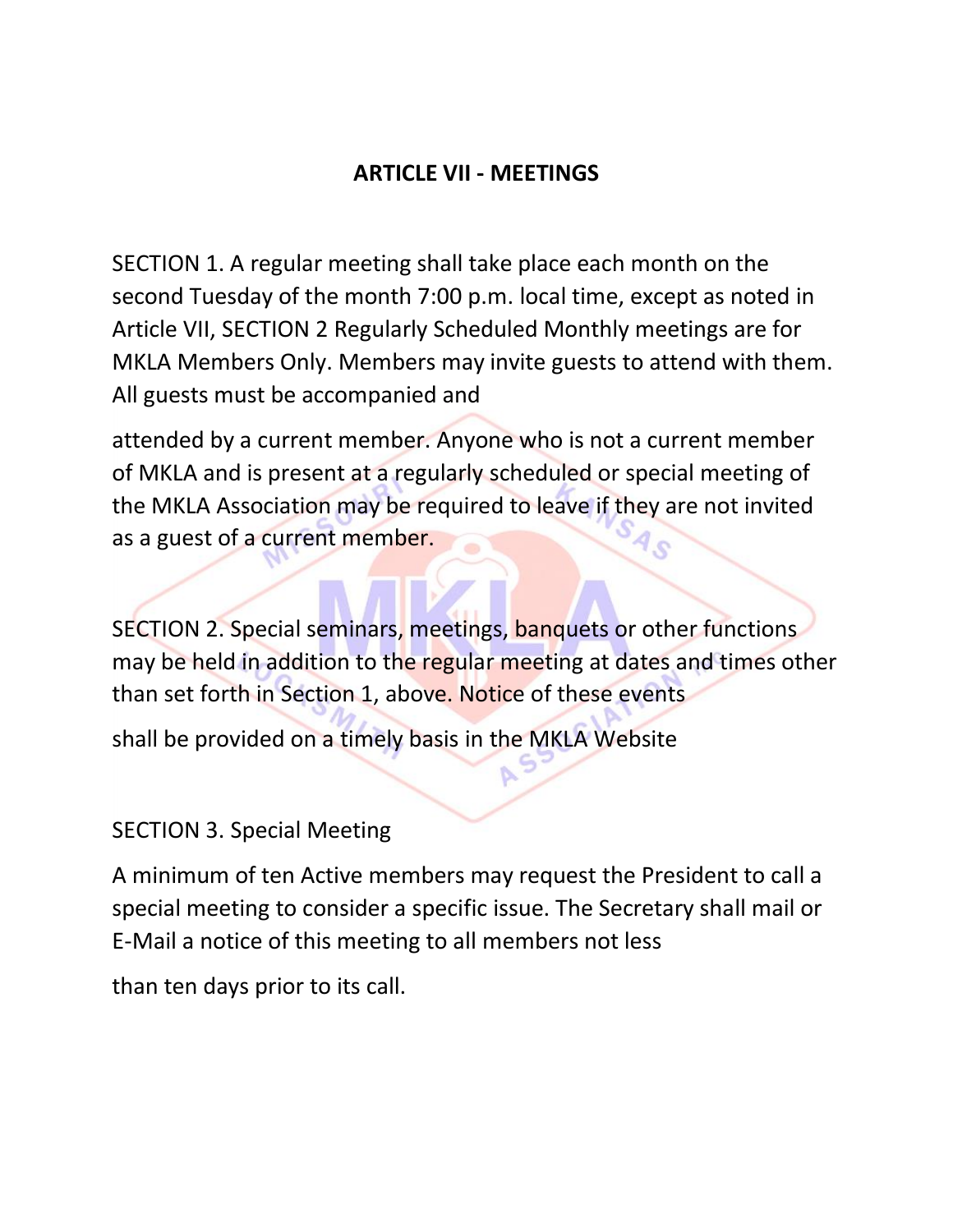SECTION 4. Board meeting.

The President shall call as many Board meetings as is necessary, but not less than one per quarter. All members shall be welcome at the Board meetings, but their input is subject to the request of the President.

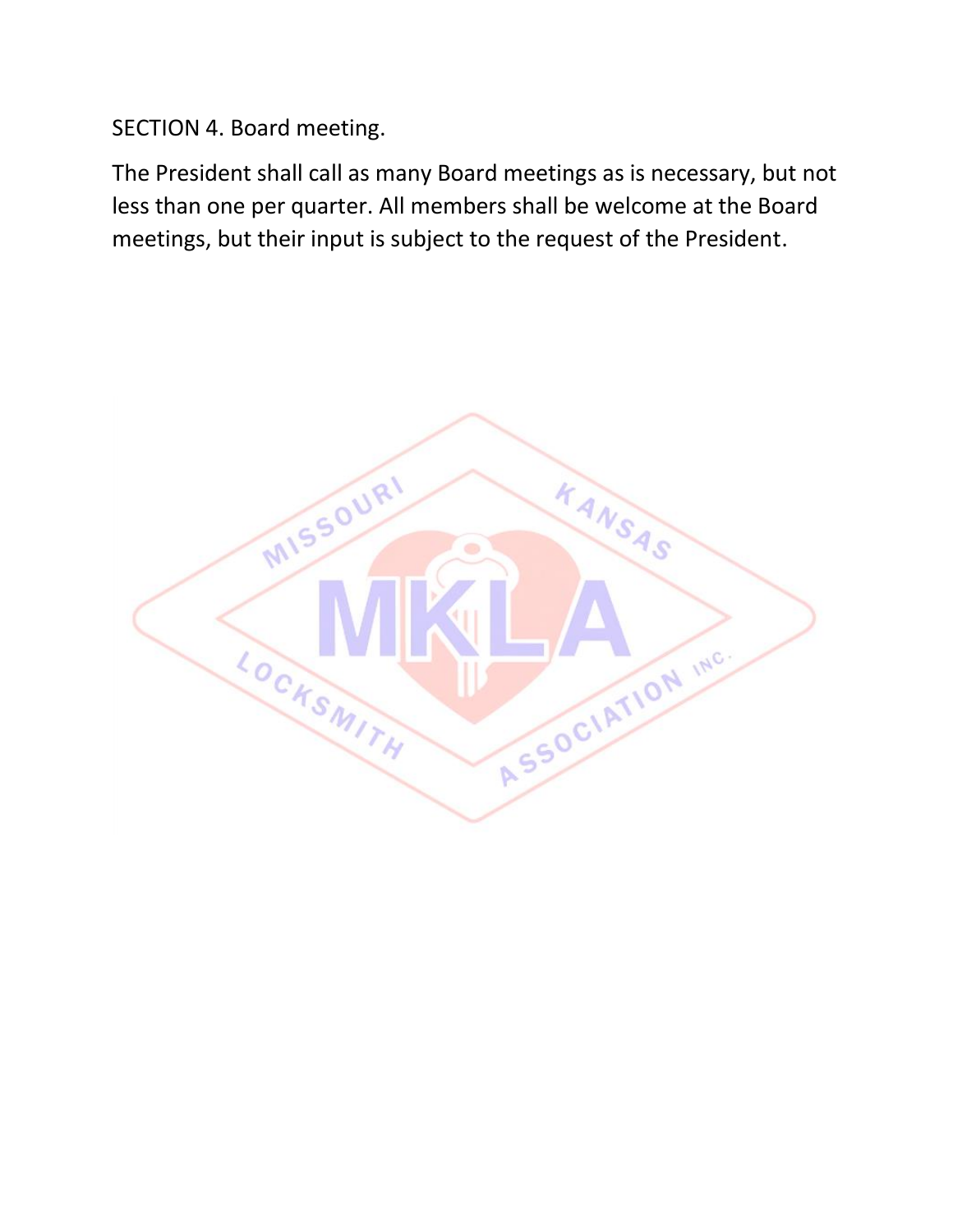### **ARTICLE VIII - NEWSLETTER**

SECTION 1.

The MKLA Website shall be the official publication of MKLA.

SECTION 2.

The President shall appoint a Website Administrator who shall be responsible for publishing, all

information in the MKLA Website. The Website Editor information published on the MKLA Website is Truthful, Helpful to our membership and guests, Not slanderous, Updated and current and always under the direction of the MKLA President. direction of the MKLA President.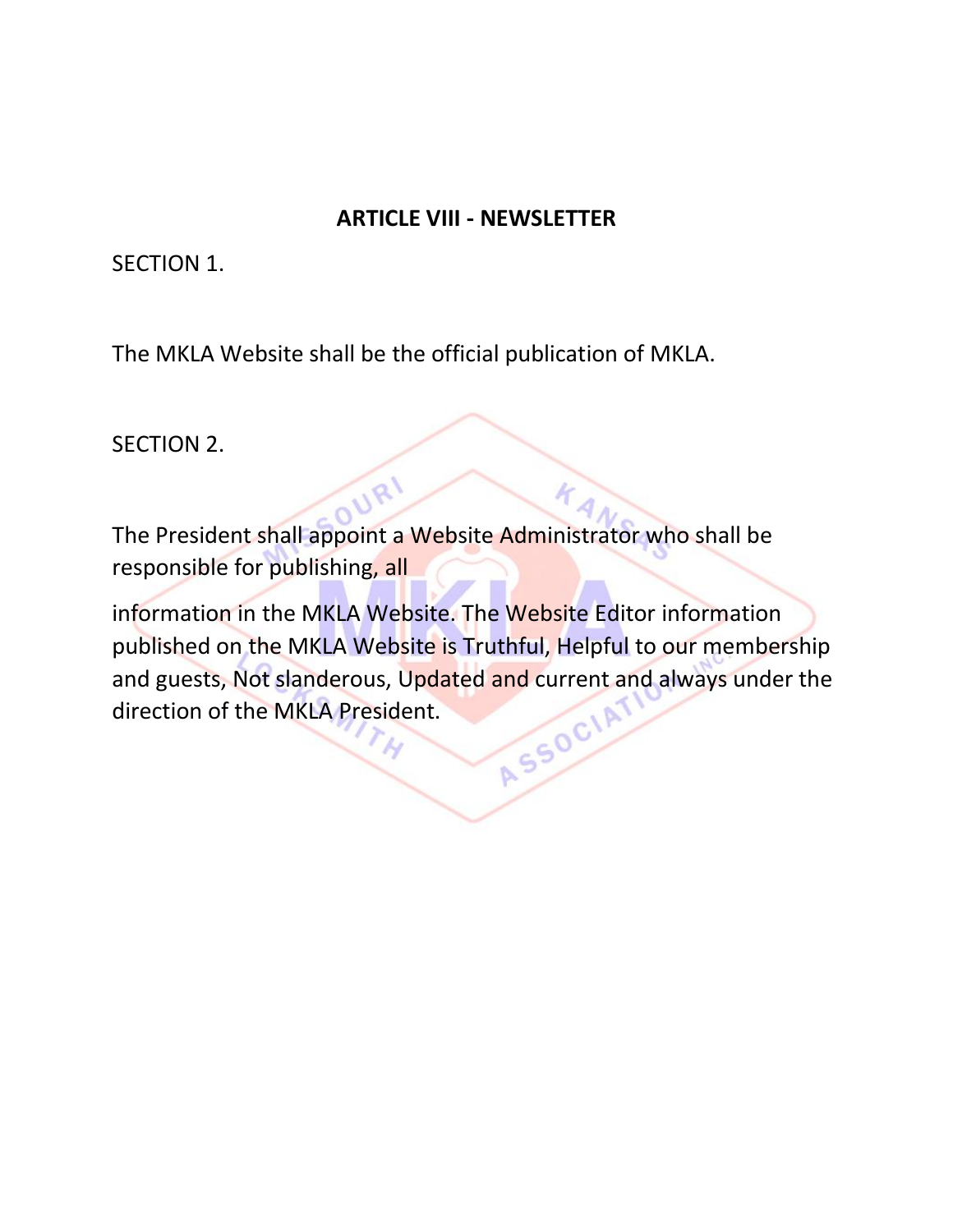# **ARTICLE IX - DUES**

Annual dues for each member, due and payable October 1 of each year shall be:

| Active           | \$40.00   |
|------------------|-----------|
| Associate member | \$70.00   |
| Life member      | No charge |

All new Active Members will pay the full annual dues amount to join MKLA. In order to prorate the dues owed, the second years due will be charged at the following rates.

If you joined MKLA as an Active Member in;

- October, November or December you will pay \$40.00 to renew<br>October 1st. the next year. October 1st. the next year. 10N
- January, February or March you will pay \$30.00 to renew October 1st. the next year.
- April, May or June you will pay \$20.00 to renew October 1st. the next year.

• July, August or September – you will pay \$10.00 to renew October 1st. the next year.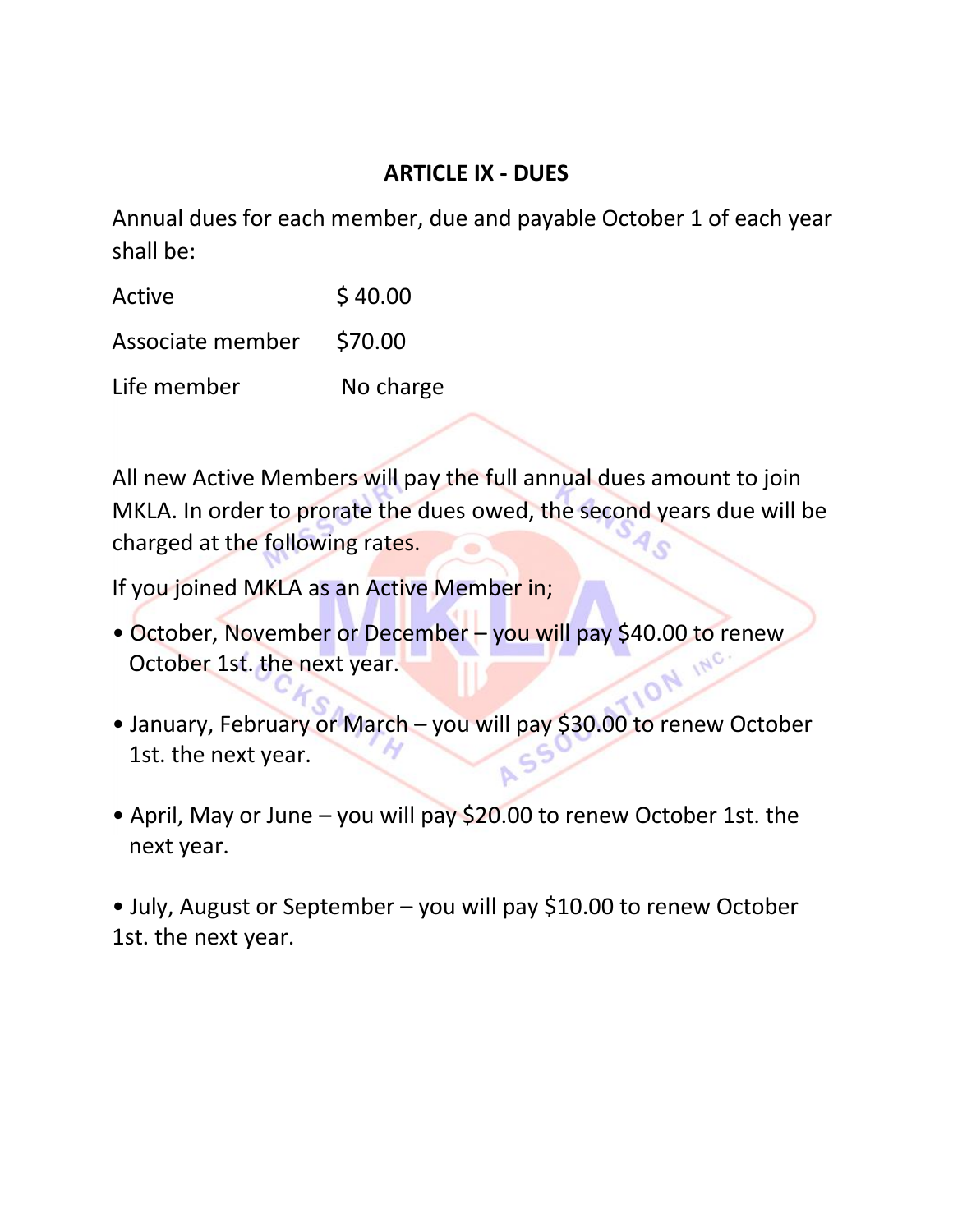## **ARTICLE X – AMENDMENTS**

The bylaws of MKLA may be amended in whole or part by a two-thirds vote of the members present at any meeting. All proposed amendments must:

A. Be read at the regular meeting prior to the regular meeting at which they are to be voted on.

ASSOCIATION INC.

B. Be published in the members section of the MKLA Website announcing the regular meeting at which they

are to be voted on.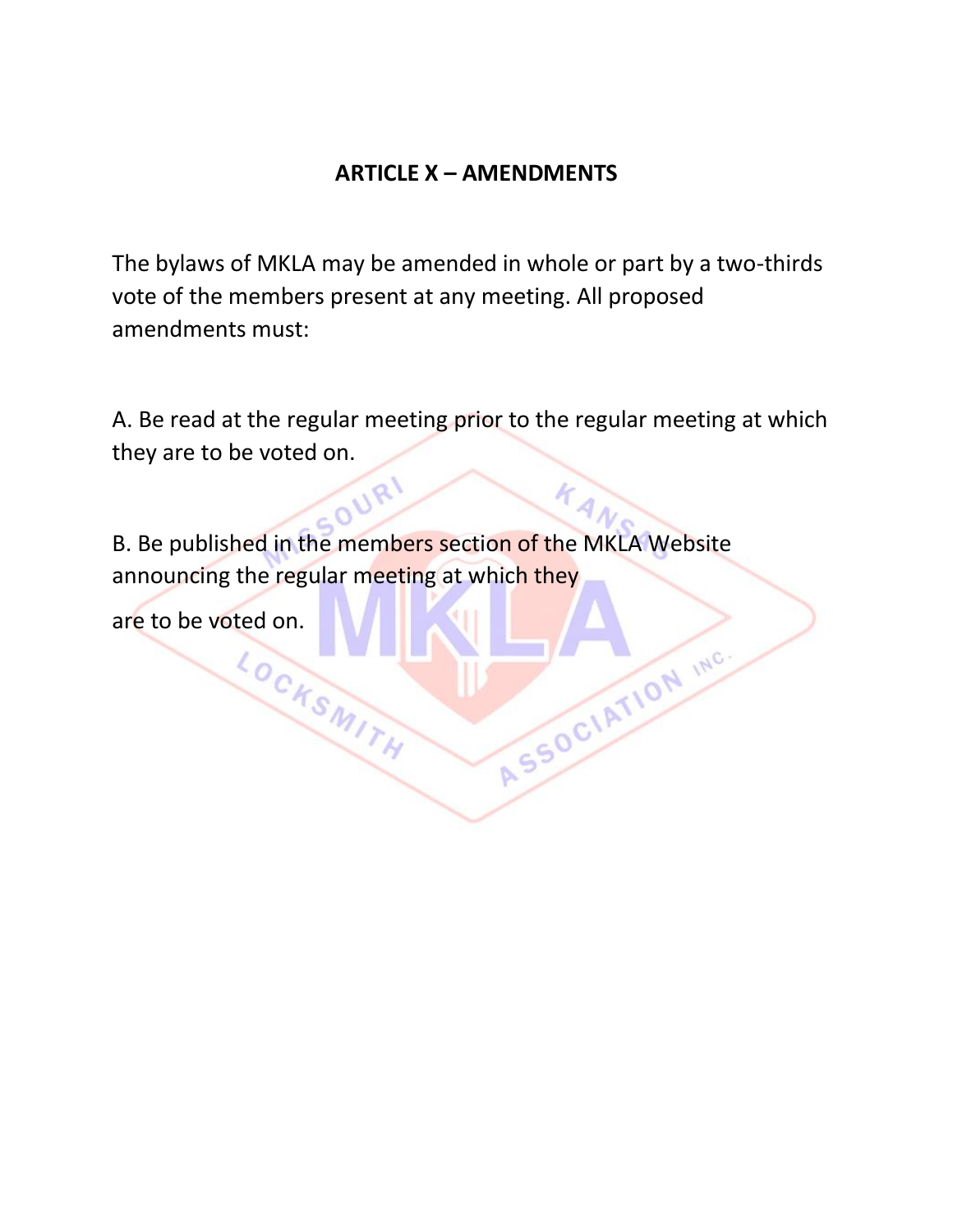# **ARTICLE XI - ORDER OF BUSINESS**

At all regular meetings, the order of business shall be as follows:

A. The pledge of allegiance to the flag.

B. Recognition of guests present.

C. Reading and correction of the minutes of the previous regular meeting. MIS

D. Reading and correction of the minutes of any special meeting(s)<br>taking place after the last<br>regular meeting.  $A_{SM}$ taking place after the last regular meeting.  $K_{S_{M}}$ 

P.

E. Reading and correction of the Treasurer's report.

F. Report of the President.

G. Secretary shall present new correspondence

H. Report of the committees.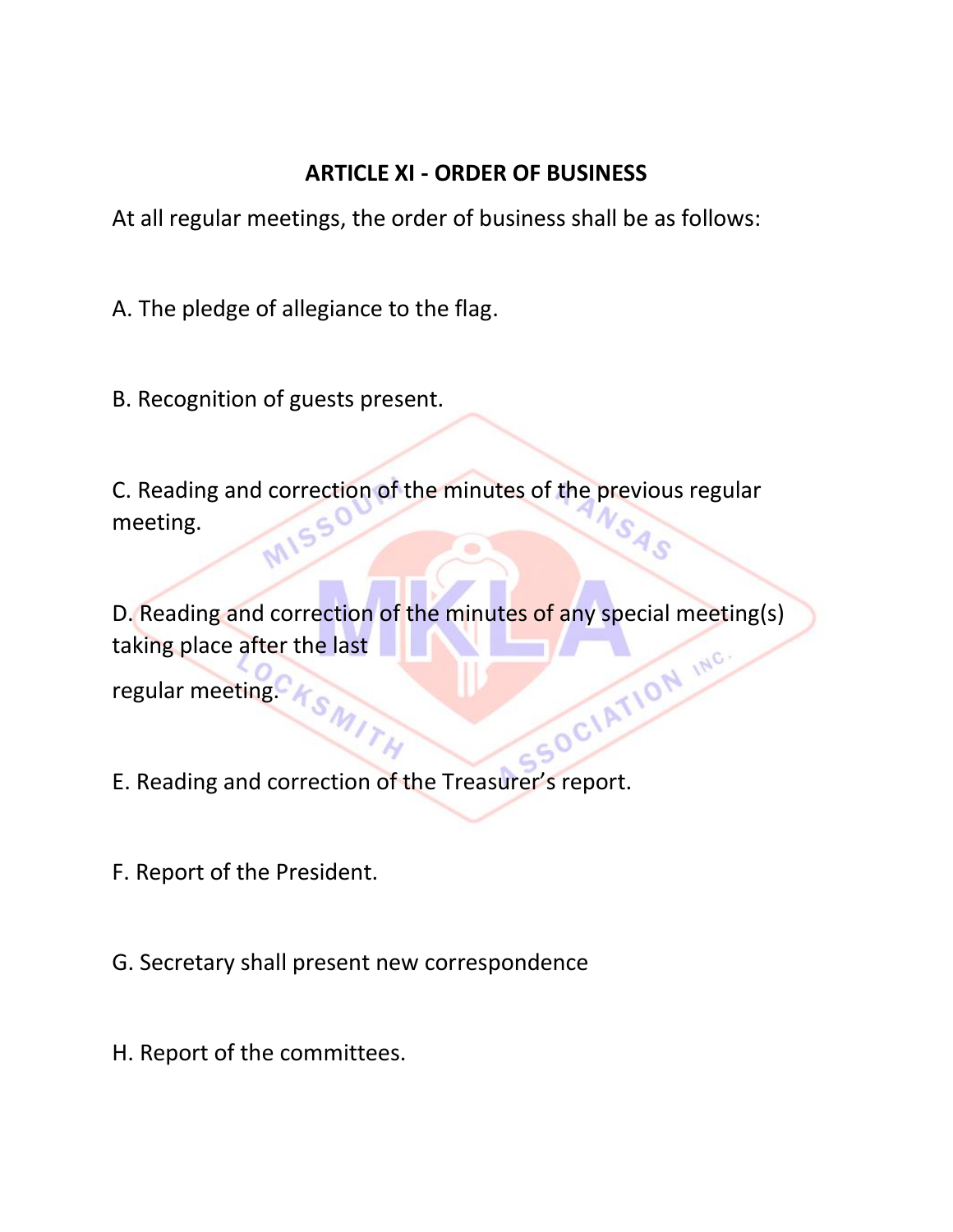I. Unfinished business.

J. Elections and/or membership applications.

LOCKSMITH

K. New business.

L. Technical tip or tricks.

M. Program (in special instances, the program may be moved to the first item of business).

Q,

ASSOCIATION INC.